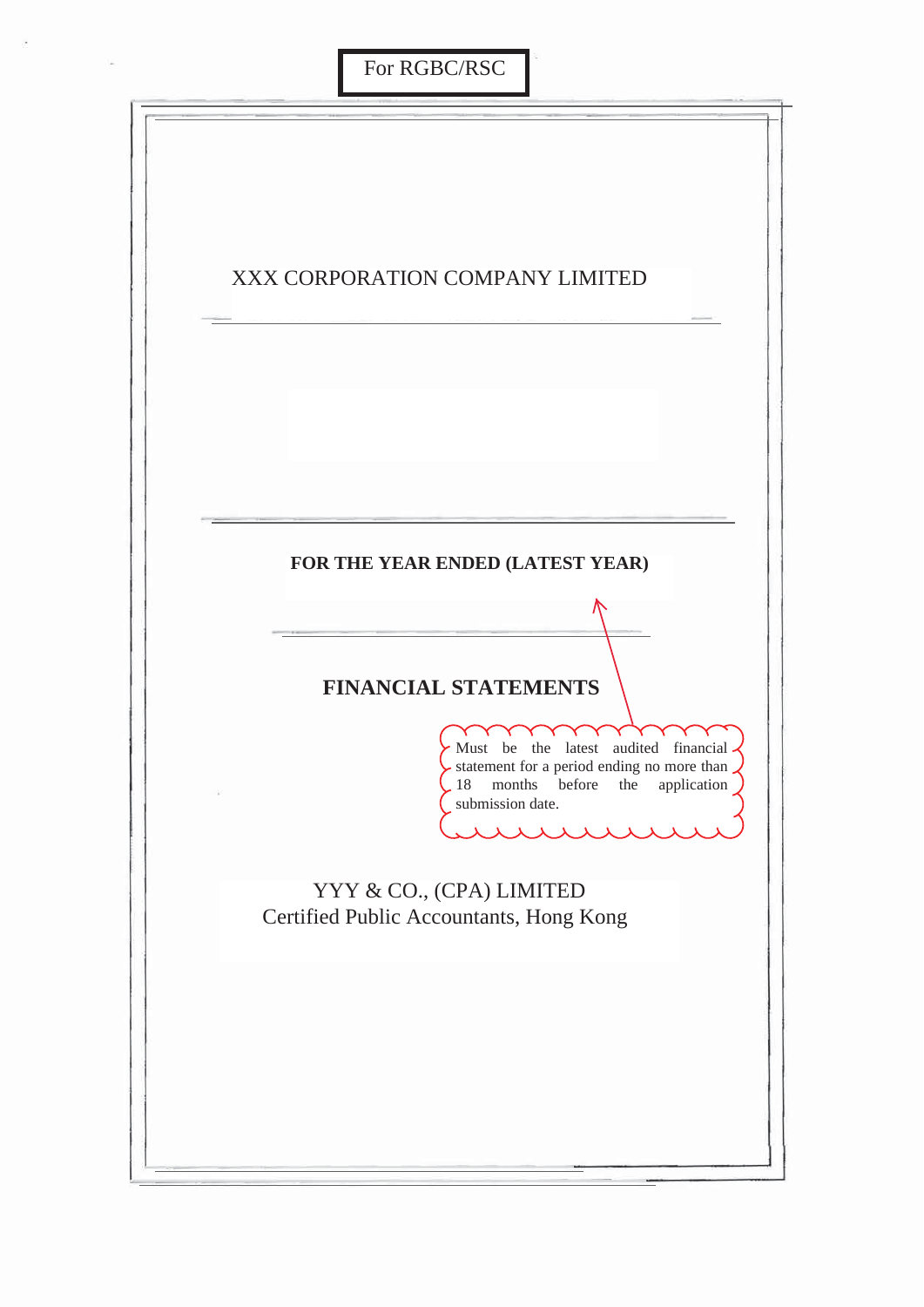## XXX CORPORATION COMPANY LIMITED

| REPORTS AND FINANCIAL STATEM<br>FOR THE YEAR ENDED LATEST YEAR |                                                                            |          |  |  |  |  |
|----------------------------------------------------------------|----------------------------------------------------------------------------|----------|--|--|--|--|
|                                                                |                                                                            |          |  |  |  |  |
| <b>CONTENTS</b>                                                | The<br>latest<br>audited<br>financial statement<br>no                      | PAGE(S)  |  |  |  |  |
| REPORT OF THE DIRECTORS                                        | than 18 months<br>more<br>application<br>the<br>before<br>submission date. | 1        |  |  |  |  |
| REPORT OF THE AUDITORS                                         |                                                                            | $2 - 3$  |  |  |  |  |
| <b>INCOME STATEMENT</b>                                        |                                                                            | 4        |  |  |  |  |
| <b>BALANCE SHEET</b>                                           |                                                                            | 5        |  |  |  |  |
| NOTES TO THE FINANCIAL STATEMENTS                              |                                                                            | $6 - 10$ |  |  |  |  |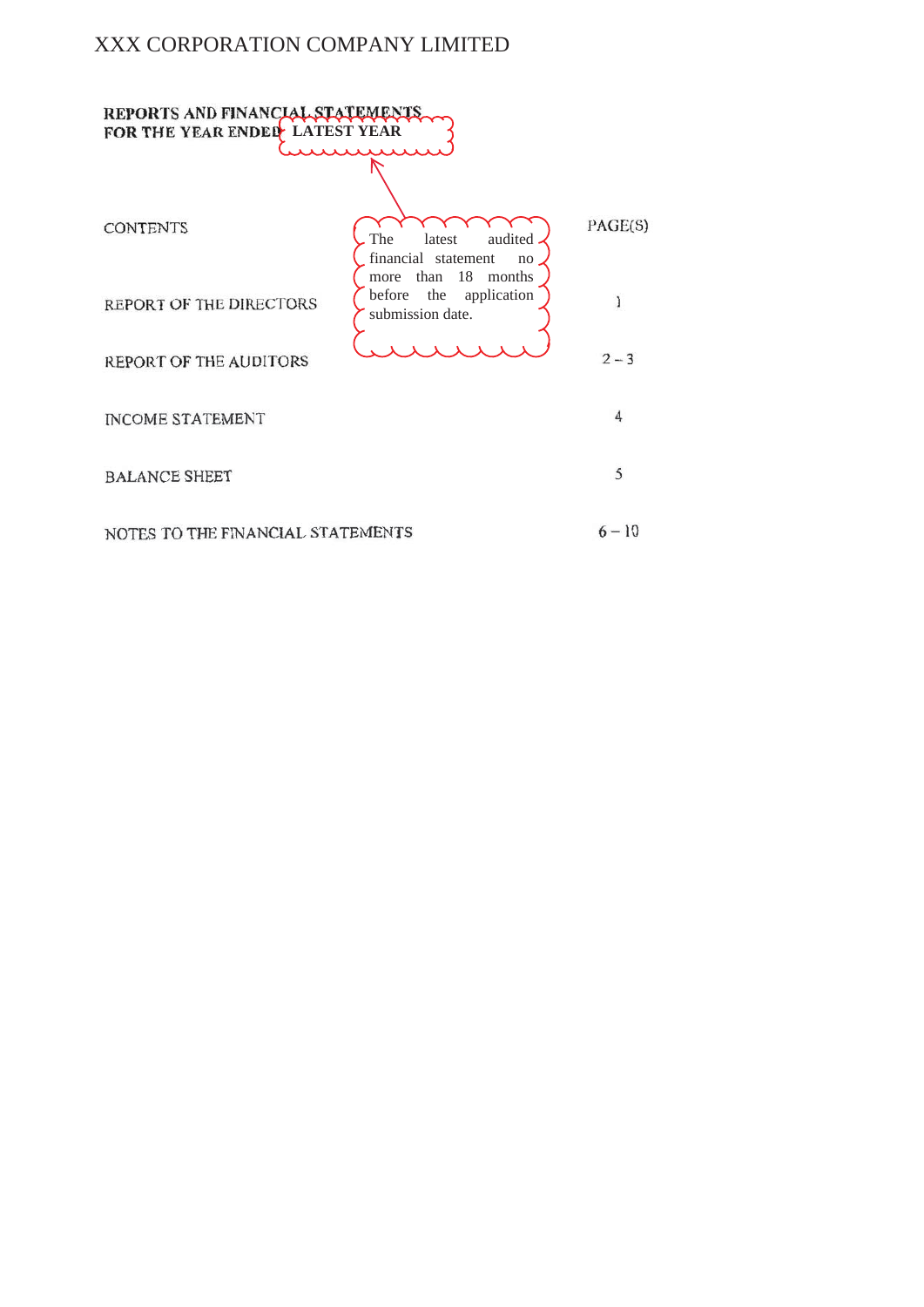## **INDEPENDENT AUDITOR'S REPORT TO THE SHAREHOLDERS OF XXX CORPORATION COMPANY LIMITED**

This sample only shows part of the auditor's report for reference purpose.

**Auditor's Report Sample** 

**Basis for Oualified Opinion** 

In common with many businesses of similar size and organization, the Company's system of control 1s dependent upon the close involvement of the director. Where we have accepted assurances from the Directors on the completeness of accounting reco<sup>r</sup>ds, there still exists some uncertainties as to whether all information that is relevant to the preparation of the financial statements have been provided to us and all the Company's transactions have been reflected in the records.

Bank confirmation letter in respect of cash at bank amounted to HK\$9,999 has not been received by us and the amount was verified only by original bank statements. Accordingly, we were unable to satisfy ourselves on the completeness of any special arrangements, restrictions or commitments held with the bank.

## **Oualified Opinion**

In our opinion, except for the possible effects of matter described in the basis for qualified opinion paragraph, the financial statements of the Company for the year ended 31st March, xxxx are prepared, in all material respects, in accordance with the SME-NRS and have been properly prepared in compliance with the Hong Kong Companies Ordinance.

Report on Other Matters under Sections  $407(2)$  and  $407(3)$  of the Hong Kong Companies Ordinance

In respect alone of the inability to obtain sufficient appropriate audit evidence as described in the Basis of Qualified Opinion paragraph above:

- we were unable to determine whether adequate accounting records had been kept; and

- we have not obtained all the information and explanations that, to the best of our knowledge and belief, are necessary and material for the purpose of the audit.

YYY & CO. (CPA) LIMITED Certified Public Accountants, Hong Kong. 30 SEPTEMBER 2017

An auditor's report should not have any "Qualified /Adverse Opinions" or " Disclaimer of Opinion".